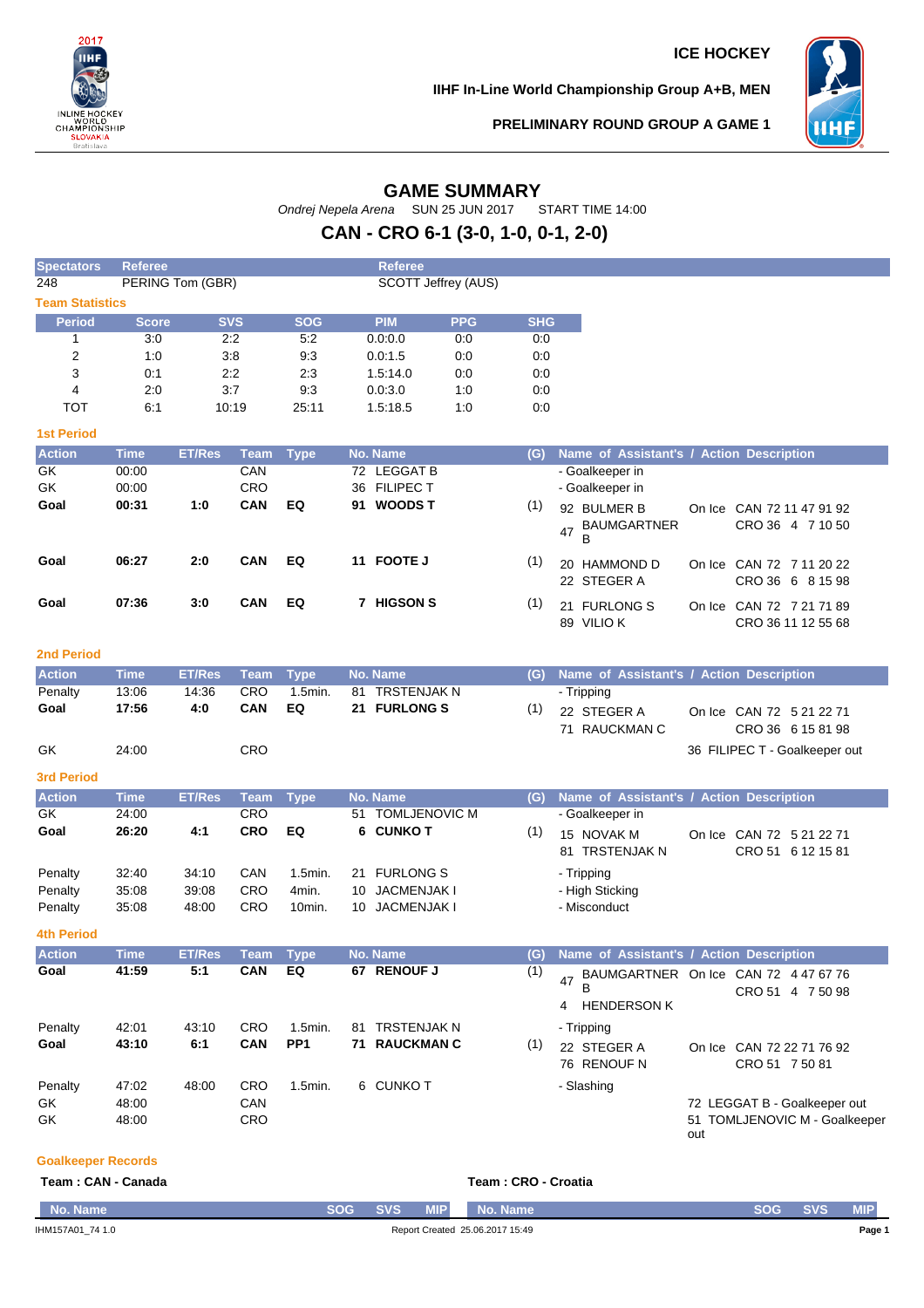

### **ICE HOCKEY**

## **IIHF In-Line World Championship Group A+B, MEN**



# **PRELIMINARY ROUND GROUP A GAME 1**

| 72 LEGGAT Brett |  | 10 48:00 | 36 FILIPEC Tihomir  |  | 19 24:00       |
|-----------------|--|----------|---------------------|--|----------------|
| 37 TOWN Paul    |  |          | 51 TOMLJENOVIC Mate |  | $0\quad 24:00$ |

#### **Game Statistics**

| Team : CAN (red) |                            |          |                |            |             |                |          |                |           |             |       |
|------------------|----------------------------|----------|----------------|------------|-------------|----------------|----------|----------------|-----------|-------------|-------|
|                  | <b>Shots on Goal</b>       |          |                |            |             |                |          |                |           |             |       |
| <b>No Pos</b>    | <b>Name</b>                | G        | A              | <b>PIM</b> | 1           | $\overline{2}$ | 3        | $\overline{4}$ | <b>OT</b> | <b>Tot</b>  | $+/-$ |
| 4 D              | <b>HENDERSON Kyle</b>      | 0        | 1              | 0.0        | 0           | 0              | $\Omega$ | $\Omega$       |           | 0           | $+1$  |
| 47 D             | <b>BAUMGARTNER Brendan</b> | 0        | $\overline{2}$ | 0.0        | 0           |                |          | $\Omega$       |           | 2           | $+2$  |
| 91 F             | <b>WOODS Thomas</b>        |          | 0              | 0.0        | 1           |                |          | 2              |           | 5           | $+1$  |
| 92 F             | <b>BULMER Brett</b>        | 0        | 1              | 0.0        | 0           | 1              | 0        | $\overline{2}$ |           | 3           | $+1$  |
| 5 D              | <b>ISAACS James</b>        | 0        | $\mathbf 0$    | 0.0        | $\mathbf 0$ | 0              | 0        | 1              |           | 1           | 0     |
| 11F              | FOOTE Josh                 | 1        | 0              | 0.0        | 1           | 1              | $\Omega$ | $\Omega$       |           | 2           | $+2$  |
| 20 F             | <b>HAMMOND Dave</b>        | 0        | 1              | 0.0        | 0           | 2              | 0        | 1              |           | 3           | $+1$  |
| 22 D             | <b>STEGER Austin</b>       | 0        | 3              | 0.0        | 0           | $\Omega$       | 0        | 0              |           | $\mathbf 0$ | $+1$  |
| 7 D              | <b>HIGSON Schael</b>       | 1        | 0              | 0.0        | 3           | 0              | 0        | 0              |           | 3           | $+2$  |
| 21 F             | <b>FURLONG Shaun</b>       | 1        | 1              | 1.5        | $\Omega$    | 1              | 0        | 1              |           | 2           | $+1$  |
| 71 F             | <b>RAUCKMAN Chris</b>      | 1        | 1              | 0.0        | $\Omega$    | 1              | $\Omega$ | $\Omega$       |           | 1           | $+1$  |
| 89 <sub>D</sub>  | VILIO Kade                 | 0        | 1              | 0.0        | 0           | 1              | 0        | 1              |           | 2           | $+1$  |
| 67 F             | <b>RENOUF Jonah</b>        | 1        | 0              | 0.0        | 0           | 0              | $\Omega$ | 0              |           | 0           | $+1$  |
| 76 F             | <b>RENOUF Nathan</b>       | 0        | 1              | 0.0        | 0           | 0              | 0        | 1              |           | 1           | $+1$  |
| 37 GK            | <b>TOWN Paul</b>           | 0        | $\Omega$       | $\Omega$   | $\Omega$    | $\Omega$       | 0        | 0              |           | 0           |       |
| 72 GK            | <b>LEGGAT Brett</b>        | $\Omega$ | $\mathbf 0$    | 0.0        | $\Omega$    | $\Omega$       | 0        | $\Omega$       |           | $\mathbf 0$ |       |
| <b>TOTALS</b>    |                            | 6        | 12             | 1.5        | 5           | 9              | 2        | 9              |           | 25          |       |

#### **Head Coach :** STEPHENS Jason

**Team : CRO (white)**

|               |                         | <b>Shots on Goal</b> |              |             |                |                |             |              |           |                |             |  |
|---------------|-------------------------|----------------------|--------------|-------------|----------------|----------------|-------------|--------------|-----------|----------------|-------------|--|
| <b>No Pos</b> | <b>Name</b>             | G                    | $\mathbf{A}$ | <b>PIM</b>  | 1              | $\overline{2}$ | 3           | 4            | <b>OT</b> | <b>Tot</b>     | $+/-$       |  |
| 4 D           | SILOVIC Borna           | 0                    | 0            | 0.0         | $\Omega$       | $\Omega$       | 0           | 0            |           | 0              | $-2$        |  |
| 7 D           | <b>VEDLIN Domen</b>     | 0                    | 0            | 0.0         | 0              | 0              | 0           | 0            |           | 0              | $-2$        |  |
| 10F           | JACMENJAK Igor          | 0                    |              | 0.14.0      | 0              | 0              | 0           | 0            |           | 0              | $-1$        |  |
| 50 F          | JANKOVIC Ivan           | 0                    | 0            | 0.0         | 1              | 0              | 1           | 0            |           | $\overline{2}$ | $-2$        |  |
| 6 D           | <b>CUNKO Tomislav</b>   | 1                    | 0            | 1.5         | 0              | 1              | 1           | 0            |           | 2              | $-1$        |  |
| 15F           | <b>NOVAK Mario</b>      | 0                    | 1            | 0.0         | $\Omega$       | $\Omega$       | $\Omega$    | 0            |           | 0              | $-1$        |  |
| 81 D          | <b>TRSTENJAK Niksa</b>  | 0                    | 1            | 3.0         | 1              | 1              | 1           | $\mathbf{1}$ |           | 4              | $\mathbf 0$ |  |
| 98 F          | <b>CUNKO Mario</b>      | 0                    | 0            | 0.0         | 0              | 0              | 0           | 0            |           | 0              | $-3$        |  |
| 11 F          | <b>SRKETIC Fran</b>     | $\mathbf 0$          | 0            | 0.0         | 0              | 0              | 0           | 0            |           | 0              | $-1$        |  |
| 12F           | <b>BRENCUN Ivan</b>     | 0                    | 0            | 0.0         | 0              | 1              | 0           | 0            |           | 1              | 0           |  |
| 55 F          | <b>MILICIC Matija</b>   | 0                    | $\mathbf 0$  | 0.0         | 0              | 0              | 0           | $\mathbf{1}$ |           | 1              | $-1$        |  |
| 68F           | NOVOTNY Jan             | 0                    | 0            | 0.0         | 0              | 0              | 0           | 0            |           | 0              | $-1$        |  |
| 5 D           | <b>KOPAJTIC Matija</b>  | 0                    | 0            | 0           | $\Omega$       | $\mathbf 0$    | $\mathbf 0$ | 0            |           | 0              | 0           |  |
| 8F            | <b>SAKIC Marko</b>      | 0                    | $\Omega$     | 0.0         | $\Omega$       | $\Omega$       | $\Omega$    | 0            |           | 0              | $-1$        |  |
| 23 F          | <b>JARCOV Filip</b>     | 0                    | 0            | 0.0         | 0              | 0              | 0           | 1            |           | 1              | $\mathbf 0$ |  |
| 91 D          | <b>VUJINOVIC Lukas</b>  | 0                    | 0            | $\mathbf 0$ | 0              | 0              | 0           | 0            |           | 0              | 0           |  |
| 36 GK         | <b>FILIPEC Tihomir</b>  | 0                    | 0            | 0.0         | $\Omega$       | 0              | 0           | 0            |           | 0              |             |  |
| 51 GK         | <b>TOMLJENOVIC Mate</b> | $\mathbf 0$          | 0            | 0.0         | 0              | $\mathbf 0$    | 0           | 0            |           | 0              |             |  |
| <b>TOTALS</b> |                         | 1                    |              | 2 18.5      | $\overline{2}$ | 3              | 3           | 3            |           | 11             |             |  |

**Head Coach :** SERTIC Marko